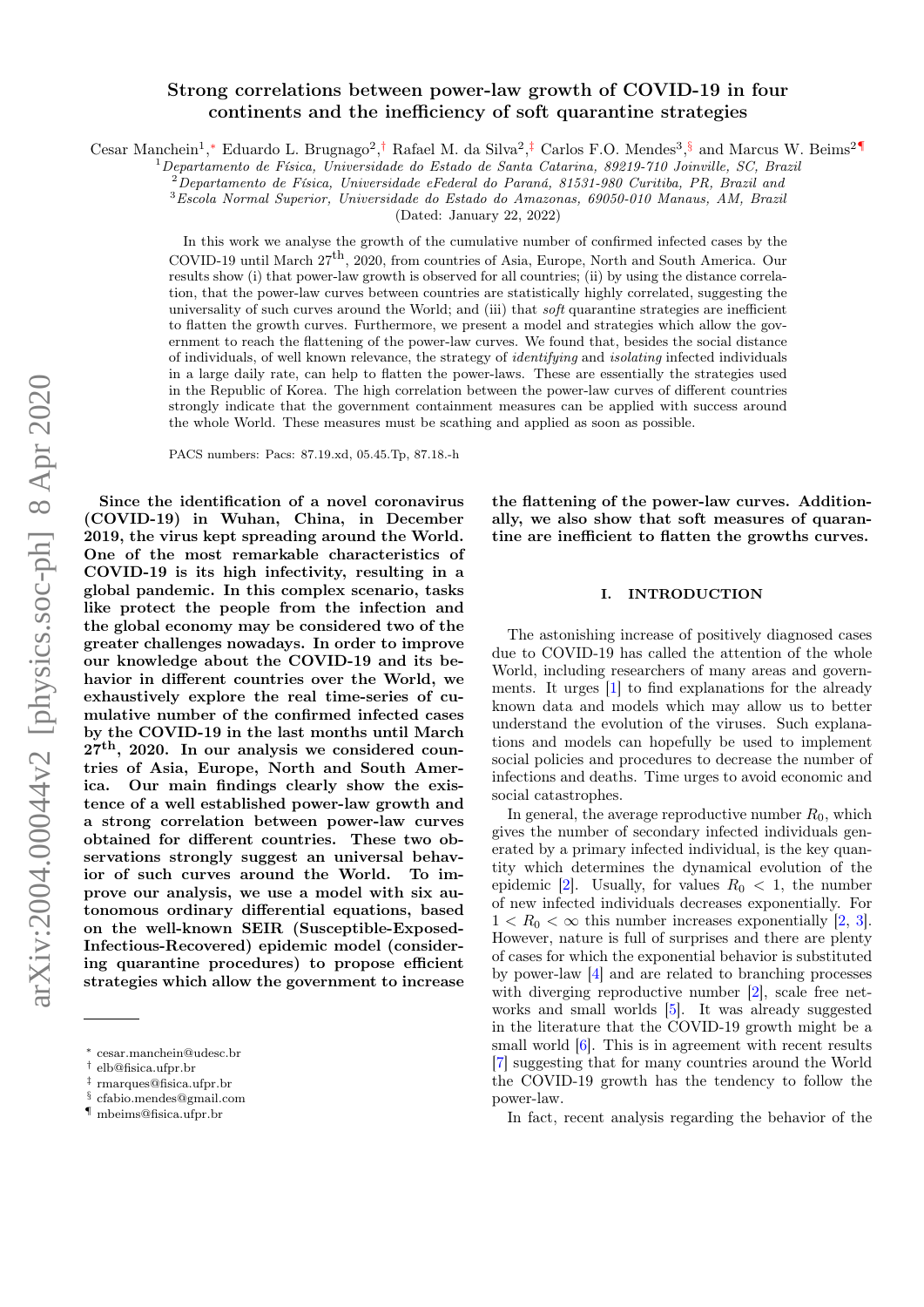COVID-19 in China demonstrated a power-law  $t^{\mu}$  growth of infected cases [\[8\]](#page-9-3). Authors found exponents around  $\mu = 2.1 \pm 0.3$ , which do not vary very much for different provinces in China. This suggests that socio-economical differences, local geography, differences in containment strategies, and heterogeneities essentially affect the value of the exponent  $\mu$ , but not the qualitative behavior. A model of coupled differential equations, which includes quarantine and isolations effects, was used by the authors to match real data. Power-law growths for China were obtained also in another study and a possible relation to fractal kinetics and graph theory is discussed [\[9\]](#page-9-4).

In line to the above last week publications, the present work analyzes the time-series evolution of the COVID-19 for the following countries: Brazil, China, France, Germany, Italy, Japan, Republic of Korea, Spain, and United States of America (USA). In all cases we observe a powerlaw increase for the positive detected individuals, where the exponent  $\mu$  changes for different countries. In addition to the power-law behavior we also computed the Distance Correlation (DC) [\[10\]](#page-9-5) between pairs of countries. The DC is able to detect nonlinear correlations between data [\[11,](#page-9-6) [12\]](#page-9-7). We show that power-law data are highly correlated between all analyzed countries. This strongly suggest that government strategies to flatten the powerlaw growth, valid for one country, can be successfully applied to other countries and continents. Furthermore, a model of Ordinary Differential Equations (ODEs) is proposed and some strategies to flatten the power-law curves are discussed using the numerical simulations.

The paper is divided as follows. Section [II](#page-1-0) presents the power-law growth of confirmed infected cases of COVID-19 and the DC between pairs of countries is determined. Section [III](#page-3-0) discusses numerical results using the proposed model showing many strategies to flatten the power-law growth. In Section [IV](#page-6-0) we summarize our results.

### <span id="page-1-0"></span>II. REAL DATA ANALYSIS

### A. Power-law growths

Figure [1](#page-2-0) displays data of the cumulative number of confirmed positive infected cases by COVID-19 of nine countries as a function of the days. The analyzed countries are (in alphabetic order): Brazil, China, France, Germany, Italy, Japan, Republic of Korea, Spain, and USA. Data were collected from the situation reports published daily by the World Health Organization (WHO) [\[13\]](#page-9-8). We notice that the values in the vertical axis in

The most desired behavior is that the exponent  $\mu$  becomes smaller leading to a flattening of the curves. But this is apparently not that easy. Besides USA and GerFig. [1](#page-2-0) change for different countries. Initial data regarding the incubation time were discarded since they do not contribute to the essential results discussed here. Blackcontinuous curves are the corresponding fitting curves  $\alpha + \beta t^{\mu}$ , where t is the time given in days,  $\alpha$ ,  $\beta$ , and  $\mu$  are parameters. The insets in all plots show the data in the log-log scale. Straight lines in the log-log plot represent power-law growth. The fact that the growth increases as a power-law is good news since it increases slower than the exponential one. However, that is not good enough.

The regimes with power-law growth are the most relevant to be discussed since they provide essential information of what is expected for the future and possible attitudes needed to flatten the curves. The exponent  $\mu$ changes for distinct countries and the complete fitting parameters are given in Table [I.](#page-1-1) Results in Table [I](#page-1-1) are presented in decreasing order of the exponent  $\mu$ . USA [Fig.  $1(a)$  $1(a)$ ] has by far the largest exponent and therefore became already the country with epidemic records. Even though Germany  $[Fig. 1(b)]$  $[Fig. 1(b)]$  $[Fig. 1(b)]$  reported a small number of deaths, it has the second large exponent, followed by Spain [Fig.  $1(c)$  $1(c)$ ], France [Fig.  $1(d)$ ] and Italy [Fig.  $1(e)$ ], in this order. China [Fig.  $1(f)$  $1(f)$ ], Brazil [Fig.  $1(g)$ ], Japan [Fig.  $1(h)$  $1(h)$ ], and Republic of Korea [Fig.  $1(i)$ ], in this order, are the last in the list. In the case of China and Republic of Korea the power-laws are more clear due to the number of available data. For these two countries a flatten is observed after the power-law. The jump observed after 30 days in China data are due to a change in the counting procedure of infected cases (see the situation report on February  $17<sup>th</sup>$ , 2020, in Ref. [\[13\]](#page-9-8)). Republic of Korea, on the other hand, focused on identifying infected patients immediately and isolating them to interrupt transmission [\[14\]](#page-9-9). It is interesting to note that for Japan, another country that adopted similar measures, we obtained a similar value for  $\mu$ .

Table I. Details about the parameters of the fitting curves for the power-law behavior  $\alpha + \beta t^{\mu}$  shown in Fig. [1.](#page-2-0)

<span id="page-1-1"></span>

| Country                   | $\alpha$ | b                      | $\mu$                        |
|---------------------------|----------|------------------------|------------------------------|
| $USA$                     | 0        | 0.009                  | $\overline{4.994} \pm 0.216$ |
| Germany                   | 0        | 0.223                  | $3.734 \pm 0.107$            |
| Spain                     | 308      | 0.386                  | $3.686 \pm 0.037$            |
| France                    | 280      | $\overline{0.467}$     | $3.341 \pm 0.031$            |
| Italy                     | 0        | 2.868                  | $2.934 \pm 0.040$            |
| $\overline{\text{China}}$ | 98       |                        | $24.013(2.492 \pm 0.020)$    |
| Brazil                    | 59       |                        | $18.450 1.971 \pm 0.054$     |
| Japan                     |          | $\overline{112}$ 3.107 | $1.685 \pm 0.034$            |
| Republic of Korea         | 0        |                        | $62.574\,1.670\pm0.065$      |

many, which have a distinct inclination in the beginning of their power-laws, and China and Republic of Korea, which are stabilizing the epidemic spread, for all other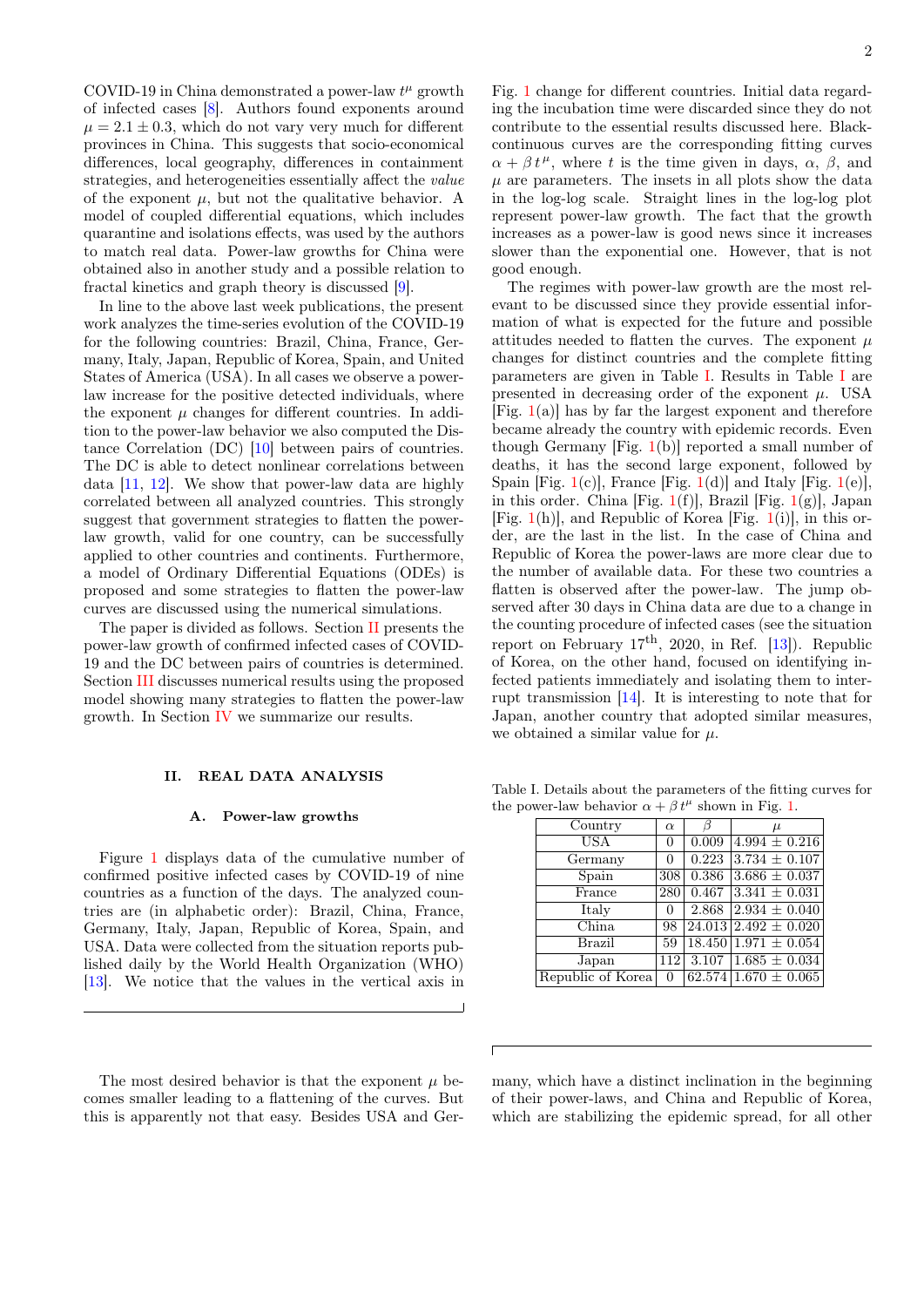

<span id="page-2-0"></span>Figure 1. Cumulative number of confirmed infected cases by COVID-19 as a function of time for (a) USA, (b) Germany, (c) Spain, (d) France, (e) Italy, (f) China, (g) Brazil, (h) Japan and (i) Republic of Korea, excluding days with less than 100 infected. The black-continuous curves represent the function  $\alpha + \beta t^{\mu}$  that fit the time-series, and the parameters  $\alpha$ ,  $\beta$ , and  $\mu$ for each country are described in Table [I.](#page-1-1)

countries the growth remains strictly on the fitted curve and  $\mu$  essentially does not change in time. In Sec. [III](#page-3-0) we discuss some possibilities to flatten the power-laws.

### B. Distance Correlation between countries

The power-law observed in all cases from Fig. [1](#page-2-0) are certainly not a coincidence, but a consequence of virus propagation in scale free systems. To quantify the relation between the power-law growth we use the DC, which is a statistical measure of dependence between random vectors [\[10,](#page-9-5) [15](#page-9-10)[–18\]](#page-9-11). Please do not confuse the word distance with the geographical distance between the analyzed countries. The most relevant characteristics of DC is that it will be zero if and only if the data are independent and equal to one for maximal correlation between data. Details about the definition of DC are given in Appendix [A.](#page-7-0)

Figure [2](#page-3-1) presents specific results for the DC calculated between some selected countries, namely Brazil, Italy, Japan, and USA. Italy were chosen due to their relevance in Europe, relevance regarding to typical data of the virus. USA was chosen for being nowadays the top affected country and Brazil and Japan representing distinct continents and distinct epidemic containment measures. Thus, we compute the DC between four continents. Figures  $2(a)$  $2(a)$ ,  $2(b)$ ,  $2(c)$ ,  $2(g)$ ,  $2(h)$ , and  $2(i)$  are the cumulative number of confirmed cases in each country, as in Fig. [1,](#page-2-0) but considering data since the first day the infections were reported. In these curves we clearly see the initial plateaus due to the incubation time. After the plateaus, a qualitative change to a power-law growth (the same from Fig. [1\)](#page-2-0) occurs. The time for which the qualitative change occurs is distinct for each country.

Figures [2\(](#page-3-1)d), 2(e), 2(f), 2(j), 2(k), and 2(l) display the corresponding DC calculated between the countries. Results show that DC between the curves is relatively high in the beginning. The lowest values are obtained for the DC between Brazil and Italy, in Fig. [2\(](#page-3-1)d), and for the DC between Italy and USA, shown in Fig.  $2(k)$  $2(k)$ , both cases around  $DC = 0.4$ . The DC decays substantially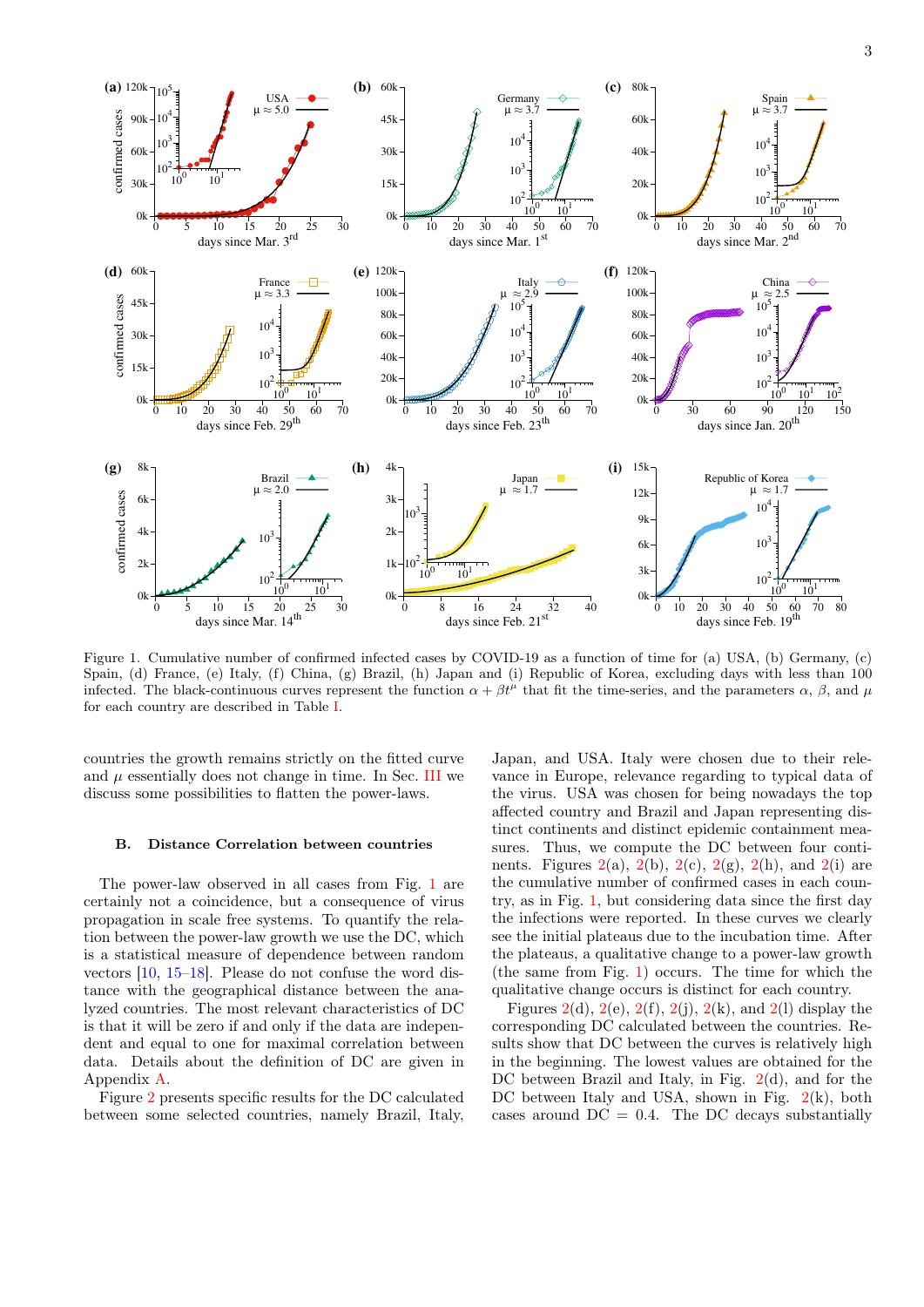

<span id="page-3-1"></span>Figure 2. In panels (a), (b), (c), (g), (h), and (i) the log-log plot of the cumulative numbers of confirmed infected cases as a function of time are presented for the possible pairs of countries formed between Brazil, Italy, Japan, and USA. The semi-log plot of DC calculated between these pairs of countries is presented in panels (d), (e), (f), (j), (k), and (l), respectively.

when the power-law starts in one country but not in the other. The exception is between Japan and USA. After some days, when both countries reach the power-law behavior, the values of DC become very close to 1. Thus, they are *highly* correlated besides distinct exponents  $\mu$ . Furthermore, the DC is not necessarily related to the ex-

## <span id="page-3-0"></span>III. PREDICTIONS AND STRATEGIES

The model proposed in this work for the numerical prediction and strategies is presented in details in Appendix [B.](#page-7-1) It is a variation of the well known Susceptible-Exposed-Infectious-Recovered (SEIR) epidemic model [\[19,](#page-9-12) [20\]](#page-9-13) to propose efficient strategies which allow the government to increase the flattening of the power-law curves. Our SEIR model takes into account the isolation of infected individuals  $[21-24]$  $[21-24]$ . In this case, the quarantine means the identification and isolation of infected ponent  $\mu$ . One example can be mentioned. Even though USA has the largest exponent and Japan the lowest one (considering the error in Table [I\)](#page-1-1), they are highly correlated. Besides that, even though there are not many data available for Brazil, it seems to become more and more correlated with Italy and Japan.

individuals. The parameters are divided in two categories: (i) those related to the characteristic of the virus spreading, defined a *priori* from other studies and (ii) those related to adjusting the model to the real data (for more details please see Appendix  $\overline{B}$ ). These parameters can change according to social actions and government strategies.

Numerical results of this section take into account possible interferences or strategies from the government of each country, what means that some parameters must be changed after the last day of the real data. For each distinct strategy, we use distinct colors which are then plotted.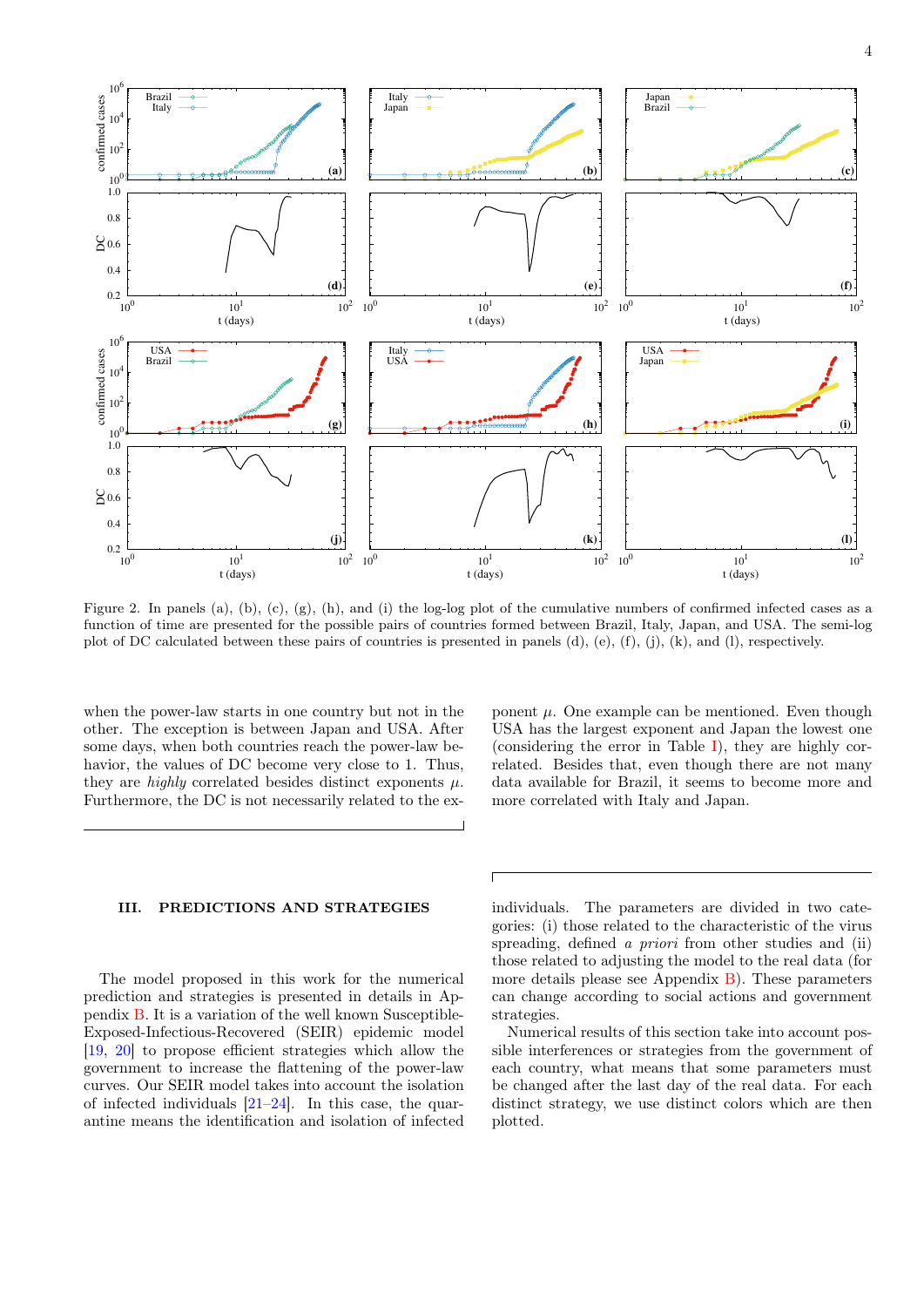

<span id="page-4-0"></span>Figure 3. Log-log plot of cumulative number of confirmed cases (black circles) for Italy  $[(a)$  and  $(c)]$  and France  $[(b)$  and  $(d)]$ as a function of time and the projected number of cases (colored lines) using distinct government strategies (discussed in the text).

The colors of the subtitles represent the application of distinct strategies which leads to distinct scenarios. For a detailed explanation of variables and parameters, please see the Appendix [B.](#page-7-1) The colors used in Fig. [3](#page-4-0) for the distinct scenarios are the following (for continuous curves):

Red curves: the tendency which follows from the behavior of the last points of real data (last values for  $\theta^{eff}$ and  $\kappa_s^{eff}$ ). This is what happens if we do not change the current scenario on March  $28<sup>th</sup>$ .

Blue curves: reduction of social interactions by using smaller values of  $\theta$ . Dark blue for  $\theta = 1.2$ , medium blue for  $\theta = 1.0$  and light blue for  $\theta = 0.8$ .

Green curves: reduction of social interaction together with tests to identify and isolate asymptomatic and mild symptomatic cases. Here we use  $\theta = 1.0$  and  $\kappa_a = 0.01$ . Magenta curves: reduction of social interaction together with tests to identify and isolate asymptomatic and mild symptomatic cases. Here we use  $\theta = 1.0$  and  $\kappa_a = 0.05.$ 

Orange curves: identification and isolation of asymptomatic and mild symptomatic cases with rate  $\kappa_a = 0.20$ . In this strategy we do not increase the social distance and use the last value for  $\theta$  obtained in the adjustment.

For the dashed curves the configurations are the same inside each color. However, in these curves, the asymptomatic and mild symptomatic identified cases are not accounted for. We notice that without the realization of tests in the population, the asymptomatic individuals would not be computed.

We start discussing the cases of Italy and France, shown in Figs.  $3(a)$  $3(a)$ ,  $3(c)$  and Figs.  $3(b)$ ,  $3(d)$ , respectively. In these cases  $\kappa_s = 1$ , which means that we assume that all symptomatic individuals are properly isolated. Figures  $3(c)$  $3(c)$  and  $3(d)$  show the evolution of scenarios for 120. The vertical axis is the cumulative number of positive infected individuals in the population. In the horizontal axis we have the days since the first computed case in these countries. Black circles are the real data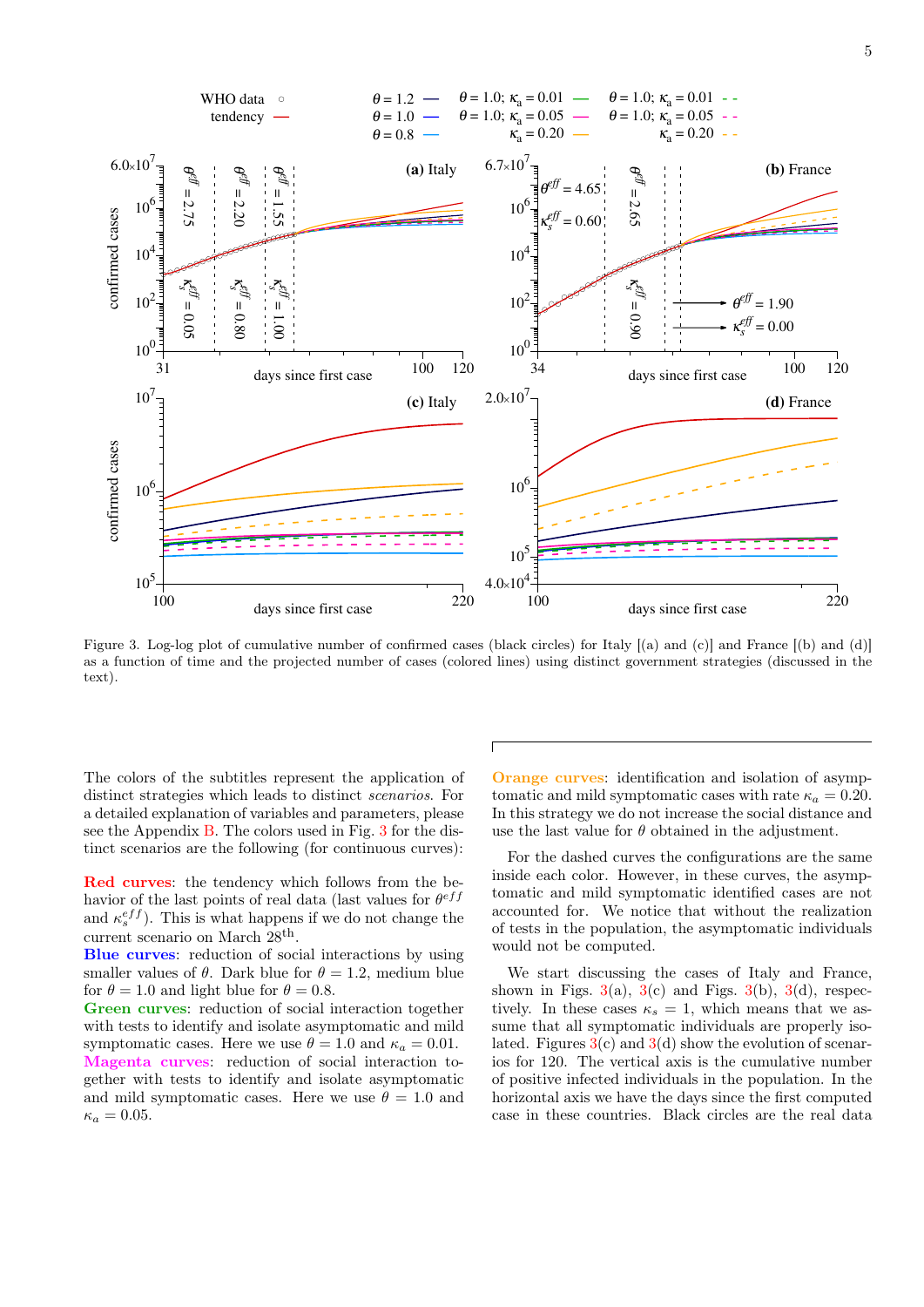starting from the power-law-like behavior discussed in Sec. [II.](#page-1-0) During the times for which real data are available, the model chooses the values of the parameters  $\theta$ and  $\kappa_s$  that better adjust the simulation results with the data. In the cases shown in Fig. [3](#page-4-0) we needed three values of  $\theta$  and  $\kappa_s$ , namely the values  $\theta^{eff}$  and  $\kappa_s^{eff}$  given in the figures. As a consequence, the red curves are in full agreement with the data in this time interval. When the available data end, the simulation continues and the red curves can be used to predict the asymptotic number of confirmed cases since they represent the scenario following the tendency demonstrated by the data. In the case of Italy we obtain  $5.6 \times 10^6$  and for France  $1.0 \times 10^7$ . See the tendencies in Figs.  $3(c)$  $3(c)$  and  $3(d)$ . The considerable difference between these projections is explained by the last values of  $\theta^{eff}$  and  $\kappa_s^{eff}$  obtained for these countries. Besides  $\theta^{eff}$  being larger for France, we obtain  $\kappa_s^{eff} = 0$ , which can be interpreted as the nonexistence of quarantine measures or the inefficient isolation of symptomatic individuals. We are aware that such asymptotic behavior can be hardly trusted with numerical simulation of models. However, our intention in displaying such asymptotic behavior is to show that the proposed model converges to reasonable values.

Now we discuss results for some emblematic scenarios for the model when specific strategies are applied to Italy and France on day March 28th . For both countries we assume  $\kappa_s = 1$  for all strategies, which means that all

At next we discuss cases for Brazil and USA using other strategies. Results are shown in Figs.  $4(a)$  $4(a)$ ,  $4(c)$ and Figs.  $4(b)$  $4(b)$ ,  $4(d)$ , respectively. Figures  $4(c)$  and  $4(d)$ furnish predictions for the number of infected individuals. Due to the distinct scenarios, we had to change a bit the color subtitles (Please see also color labels in Fig. [4\)](#page-6-1): Red curves: have the same meaning as before.

Blue curves: are still related to the reduction of social interaction so that  $\theta$  can take the values  $\theta = 2.0, 1.5$  and 1.0, going from dark blue to light blue.

Green curves: reduction of social interaction together with tests to identify and isolate asymptomatic and mild symptomatic cases. Here we use  $\theta = 2.0$  and  $\kappa_a = 0.20$ . Magenta curves: reduction of social interaction together with tests to identify and isolate asymptomatic and mild symptomatic cases. Here we use  $\theta = 1.5$  and  $\kappa_a = 0.15$ .

Orange curves: reduction of social interaction together with tests to identify and isolate asymptomatic and mild symptomatic cases. Here we use  $\theta = 1.0$  and  $\kappa_a = 0.10$ . For the dashed curves, the parameters are the same as those from the continuous curves above, but represent the total number of confirmed symptomatic individuals. We notice that asymptomatic individuals, or those with very light symptoms, would not be identified without realization of tests and are not computed in the number of symptomatic individuals per day are putted into quarantine. We can see that the strategy represented by the orange curves is not sufficient to reduce significantly the total number of confirmed infected individuals for France, since the last value  $\theta^{eff} = 1.90$  indicates a large level of social interaction in this country. On the other hand, for Italy a considerable reduction is observed, specially for the orange-dashed curve, which indicates only the number of symptomatic cases. Strategies related to the blue curves mitigate the growth of the number of confirmed cases and, with exception of the dark blue case for Italy, lead to smaller asymptotic values when compared to the red curves and orange scenarios. The light curves, related to large social distance  $(\theta = 0.8)$ , are the most efficient scenarios to induce an accentuated reduction of the growth and a fast convergence to the maximal number of confirmed cases. Furthermore, green curves tend to approach the medium blue curves, which means that, for  $\theta = 1.0$ , there is no significant difference between isolating 1% ( $\kappa_a = 0.01$ ) of the asymptomatic individuals per day or doing nothing. However, increasing the daily ratio of detection and isolation of asymptomatic individuals to  $\kappa_a = 0.05$ , a noticeable reduction of the asymptotic value of infected individuals is observed (see magenta-dashed curves). Nevertheless, none of these strategies are better than increasing the social distance, scenario represented by the light blue curves.

confirmed cases.

As in Fig. [3,](#page-4-0) during the times for which real data are available, the model chooses the values of the parameters  $\theta$  and  $\kappa_s$  that better adjust the simulation results with the real data. In the case of Brazil and USA we obtain two values of  $\theta^{eff}$ , as shown in Fig. [4\(](#page-6-1)a) and (b) with the corresponding numerical values. Red curves nicely fit the data as long they are available. For the USA case there were some difficult to adjust the parameters since the data show some irregularities. In the case for which the strategy does not change  $(\theta = \theta^{eff} \text{ and } \kappa_s = \kappa_s^{eff}),$ the red curves increase very much for both countries. Very high asymptotic values of infected individuals are reached,  $3.4 \times 10^7$  cases for Brazil and  $5.9 \times 10^7$  cases for USA.

Now we discuss results when new government strategies are applied to Brazil and USA on March 28th. All blue curves (dark to light) tend to mitigate the growth of the asymptotic number of cases for both countries. However, values of  $\theta = 2.0$  and 1.5 still lead to large asymptotic values. The case with  $\theta = 1.0$  is the most relevant strategy to flatten the curve efficiently. From the strategies which combine social distance with quarantine for the asymptomatic and mild symptomatic cases, stands out the inefficiency of the scenario with  $\theta = 2.0$  and  $\kappa_a = 0.20$  to flatten the green curve. On the other hand,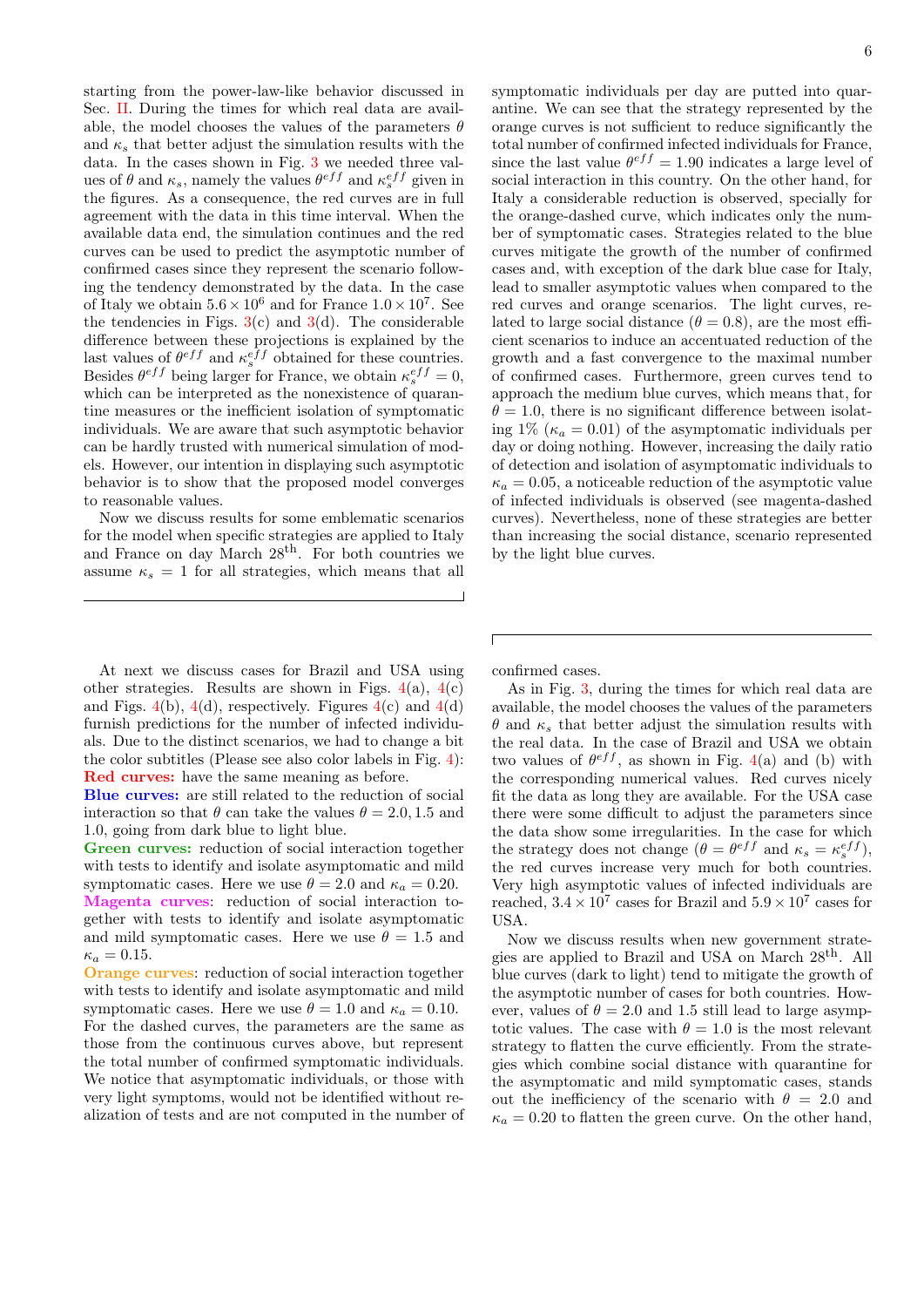

<span id="page-6-1"></span>Figure 4. Log-log plot of cumulative number of confirmed cases (black circles) for Brazil [(a) and (c)] and USA [(b) and (d)] as a function of time and the projected number of cases (colored lines) using distinct government strategies (discussed in the text).

strategies with larger social distance (magenta and orange curves) lead to more promising scenarios. The better prediction emerges when using  $\theta = 1.0$  and  $\kappa_a = 0.10$ (orange curves). For comparison, if we consider only the symptomatic cases, we obtain the asymptotic values  $3.0 \times 10^4$  (light blue curve) and  $1.6 \times 10^4$  (orange-dashed curve) for Brazil and  $8.7 \times 10^5$  (light blue curve) and  $4.6 \times 10^5$  (orange-dashed curve) for USA. As in the case of France and Italy, also for Brazil and USA we observe that the social distance is the key element to reduce the growth rate of the maximum of symptomatic cases.

### <span id="page-6-0"></span>IV. CONCLUSIONS

The power-law growth of the cumulative number of confirmed infected individuals by the COVID-19 until March 27th, 2020, is shown to be the best description scenario for the countries: Brazil, China, France, Germany, Italy, Japan, Spain, Republic of Korea, and USA. Distinct power-law exponents for the countries are found and summarized in Table [I.](#page-1-1) The power-law behavior suggests that the underlying propagation dynamics of the virus around the countries follows scale free networks, fractal kinetics and small world features [\[5,](#page-9-0) [6,](#page-9-1) [9\]](#page-9-4). While power-laws with distinct exponents may look similar visually, it is necessary to *quantify* this similarity. For this we compute the Distance Correlation [\[10–](#page-9-5)[12\]](#page-9-7) between all countries mentioned above (not shown). However, using representative countries of four continents, namely Brazil, Italy, Japan, and USA, results for the DC are presented in Fig. [2.](#page-3-1) They show that the power-law growth between these countries are highly correlated, even between north and south hemispheres. The high correlation between the power-law curves of different continents strongly suggest that government strategies can be applied with success around the whole World.

Furthermore, we propose a variation of the well known SEIR epidemic model [\[19,](#page-9-12) [20\]](#page-9-13) for predictions using (or not) distinct government strategies applied on March  $28<sup>th</sup>$ , 2020. We apply numerically distinct strategies to flatten (or not) the power-law curves. Even though the social isolation, a well know benefit, is very powerful to flatten the curves, we found other strategies which lead to comparable results. For Italy and France, for example, the best scenario was obtained when reducing the social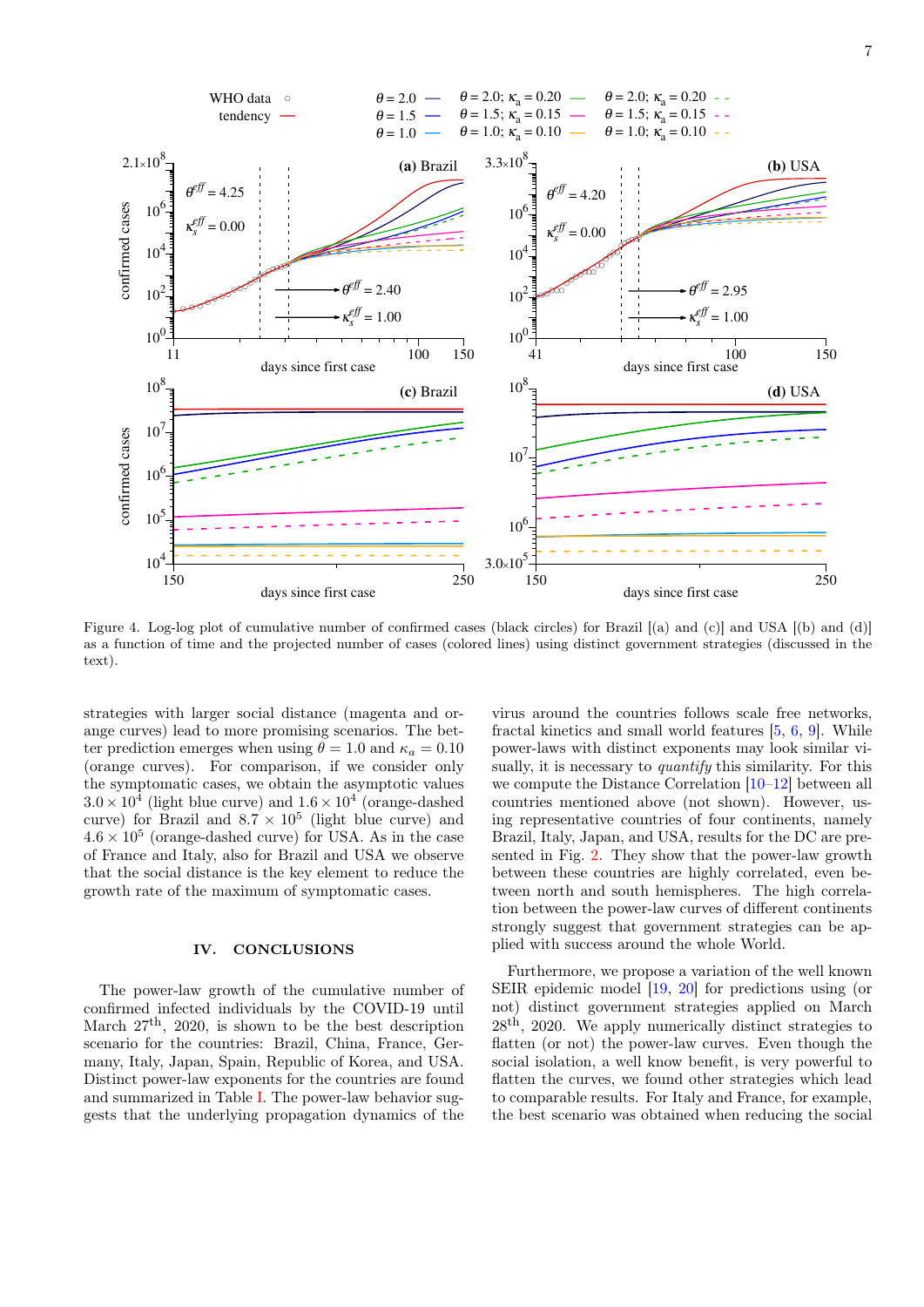interaction to  $\theta = 0.8$  (light blue curves). However, if 5% of the asymptomatic and mild symptomatic individuals are identified and isolated every day ( $\kappa_a = 0.05$ ), asymptotic values of the same order of magnitude for the symptomatic cases were obtained even if  $\theta = 1.0$ (magenta-dashed curve). On the other hand, for Brazil and USA, our simulations confirm that to keep the social distance is essential to decrease the asymptotic number of infected individuals, and even better results could be obtained by increasing the tests to identify and isolate asymptomatic and mild symptomatic individuals (compare light blue and orange curves). The above combination between social interaction and the huge degree of isolation of infected individuals could be implemented to prevent economic catastrophes because people are not working. In other words, let some essential individuals go back to work (increasing  $\theta$ ) and, simultaneously, increase by a huge amount the number of daily tests and isolation of infected individuals. This could furnish an efficient scenario to flatten the power-law.

Nevertheless, we point out again that our main results confirm that the social isolation of individuals is by far the best efficient strategy to flatten the curves.

## <span id="page-7-0"></span>Appendix A: The distance correlation

In this section we give a precise definition of the DC following [\[10\]](#page-9-5). Consider joint random sample  $(X, Y)$  =  $\{(X_k, Y_k) : k = 1, ..., N\}$  with  $X, Y \in \mathbb{R}^p$  and  $N \geq 2$ , with  $i = 1, ..., N$  and  $j = 1, ..., N$ . In addition consider the matrix  $A_{ij} = a_{ij} - \bar{a}_{i} - \bar{a}_{.j} + \bar{a}_{..}$ , where  $a_{ij} = |X_i - X_j|_p$  is the Euclidean norm of the distance between the elements of the sample,  $\bar{a}_{i.} = \frac{1}{N} \sum_{j=1}^{N} a_{ij}$  and  $\bar{a}_{.j} = \frac{1}{N} \sum_{i=1}^{N} a_{ij}$  are the arithmetic mean of the rows and columns, respectively, and  $\bar{a}_{..} = \frac{1}{N^2} \sum_{i,j=1}^{N} a_{ij}$  is the general mean. A similar matrix  $B_{ij} = b_{ij} - \bar{b}_i - \bar{b}_j + \bar{b}_i$ . can be defined using  $b_{ij} = |Y_i - Y_j|_p$ . The terms  $b_{ij}, \bar{b}_{i,j}$  $\bar{b}_{.j}$  and  $\bar{b}_{..}$  are similar to those from matrix  $A_{ij}$ . From these matrices we compute the empirical distance correlation from

$$
DC_N(\boldsymbol{X}, \boldsymbol{Y}) = \frac{\sigma_N(\boldsymbol{X}, \boldsymbol{Y})}{\sqrt{\sigma_N(\boldsymbol{X})\sigma_N(\boldsymbol{Y})}},
$$
 (A.1)

where

$$
\sigma_N(\boldsymbol{X}, \boldsymbol{Y}) = \frac{1}{N} \sqrt{\sum_{i,j=1}^N A_{ij} B_{ij}},
$$
 (A.2)

and

$$
\sigma_N(\boldsymbol{X}) = \frac{1}{N} \sqrt{\sum_{i,j=1}^N A_{ij}^2}, \quad \sigma_N(\boldsymbol{Y}) = \frac{1}{N} \sqrt{\sum_{i,j=1}^N B_{ij}^2}.
$$
\n(A.3)

# <span id="page-7-1"></span>Appendix B: The Model

The proposed model contains six ODEs and is an extension of a model known in the literature [\[21–](#page-9-14)[23\]](#page-9-16). Many other related models have been proposed with distinct characteristics [\[20](#page-9-13)[–26\]](#page-9-17). In our case we consider symptomatic  $I_s$  and asymptomatic  $I_a$  infected individuals  $(I_a$ also includes individuals with mild symptoms). Quarantine Q is also contemplated, respectively. The transition rate from asymptomatic to symptomatic cases is neglected as an first approach. The Ordinary Differential Equations (ODEs) are given by

$$
\dot{S} = -\frac{\theta}{T_{inf}} \frac{(I_s + \alpha I_a)}{N} S,
$$
\n(B.1)

$$
\dot{E} = \frac{\theta}{T_{inf}} \frac{(I_s + \alpha I_a)}{N} S - \frac{E}{T_{lat}},
$$
\n(B.2)

$$
\dot{I}_s = (1 - \beta) \frac{E}{T_{lat}} - \left(\kappa_s + \frac{1}{T_{inf}}\right) I_s, \tag{B.3}
$$

$$
\dot{I}_a = \beta \frac{E}{T_{lat}} - \left(\kappa_a + \frac{1}{T_{inf}}\right) I_a,\tag{B.4}
$$

<span id="page-7-2"></span>
$$
\dot{Q} = \kappa_s I_s + \kappa_a I_a - \frac{Q}{T_{serial}},
$$
\n(B.5)

$$
\dot{R} = \frac{I_s + I_a}{T_{inf}} + \frac{Q}{T_{serial}}.
$$
\n(B.6)

The dot represents the time derivative and the variables are:

- $N = S + E + I_s + I_a + Q + R$ : total population.
- S: individuals susceptible to infection.
- E: exposed individuals, remain latent until infected.
- $I_s$ : symptomatic individuals. Represent individuals with strong symptoms. We assume that these individuals look for health care and are included in the confirmed cases.
- $I_a$ : asymptomatic individuals and mild symptomatic cases.
- $Q$ : infected individuals isolated (in quarantine).
- $\bullet$  R: individuals which were infected and not identified but became immune.

To adjust the parameters following distinct countries, as well as government measures, we used the cumulative number of confirmed infected individuals  $C_{\text{cum}}$ . The number of confirmed infected individuals as a function of time is defined by  $C(t) = I_s(t) + Q(t)$ . Parameters which do not depend on strategies are:

•  $T_{serial} = 7.5$  days: mean serial interval [\[27\]](#page-9-18). Is the mean time between successive cases of the transmission of the disease.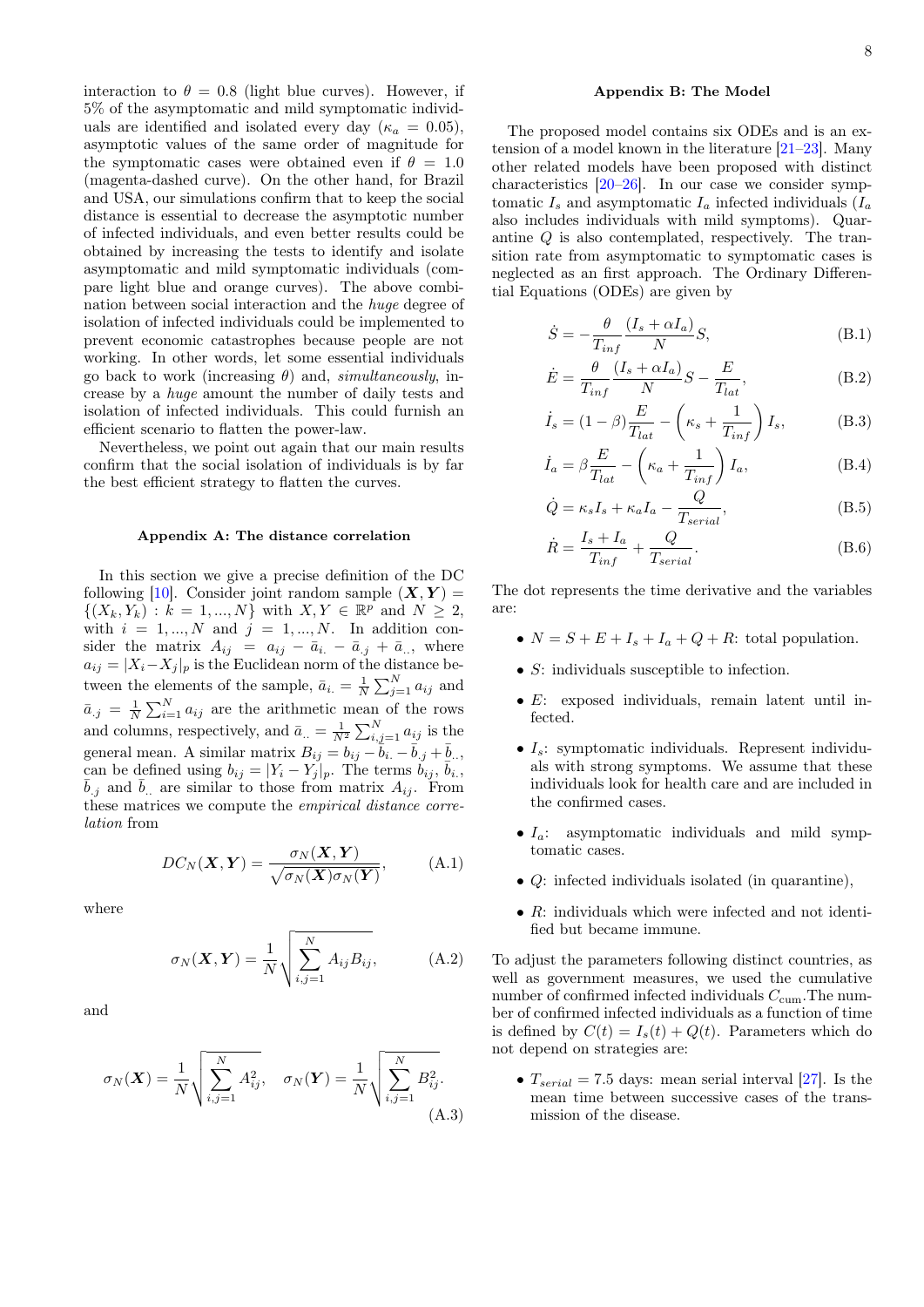- $T_{lat} = 5.2$  days: mean incubation period [\[27\]](#page-9-18). Assumed to be equal to the latent time  $[20]$ , which is the time interval the exposed individual remains infectious, also denominated incubation time.
- $T_{inf} = T_{serial} T_{lat}$ : infectious period [\[20\]](#page-9-13).
- $\alpha = 1.0$ : ratio between infectiousness of asymptomatic and symptomatic individuals. We astomatic and symptomatic individuals. sume that the numbers of asymptomatic and symptomatic individuals are equal.
- $\beta = 0.8$ : population ratio which remains asymptomatic or mild symptomatic, which is the most common observed cases (see the situation report 46 in Ref. [\[13\]](#page-9-8)).

Parameters which are related to the use of distinct strategies are:

- $\theta = \gamma R_0$ : replication factor, with  $\gamma$  being a number that represents the proportion of interaction between individuals and  $R_0$  the basic reproduction number. In our model,  $\theta$  is an adjustable parameter according to WHO data.
- $\kappa_s$ : isolation rate of symptomatic individuals.
- $\kappa_a$ : isolation and identification rate of asymptomatic individuals.

In this model, no rigid quarantine is taken into account and no immunization term is defined, since until today no vaccine has been developed. In Eq.  $(B.5)$ , the factor  $T_{serial}$  dividing Q represents a rate of exit from the quarantine (for the group  $R$ ).

It is of most relevance to mention that the only adjustable parameters in our simulations are  $\theta$  and  $\kappa_s$ . This is important since for systems composed of differential equations with  $r$  parameters,  $2r+1$  experiments are need to obtain all the information that is potentially available about the parameters [\[28\]](#page-9-19). Since in our case  $r = 2$ , we need 5 real data to adjusted parameters correctly. All real data used in Figs. [3](#page-4-0) and [4](#page-6-1) to find  $\theta^{eff}$  and  $\kappa_s^{eff}$  are larger than 5. Furthermore, the initial condition for the variable  $E(t_0)$  is adjusted only in the first part of the data, where the first  $\theta^{eff}$  and  $\kappa_s^{eff}$  are determined along the data. It could be thought that such initial condition must be include in the adjustable parameters. However, even in such case,  $r = 3$  and  $2r + 1 = 7$ . The lowest number of available data in the first part of data is 9, as can

- <span id="page-8-0"></span>[1] T. Puevo, "Coronavirus: Why you must act now," https://medium.com/@tomaspueyo/coronavirus-acttoday-or-people-will-die-f4d3d9cd99c (2020).
- <span id="page-8-1"></span>[2] A. Vazquez, "Polynomial growth in branching processes with diverging reproductive number," Phys. Rev. E 96, 038702 (2006).

be seen in Fig.  $3(b)$  $3(b)$ , meaning that even in the worst case our adjustments are trustful. The goal is to minimize the mean square error between the predicted curve and real data. In the case analyzed here,  $\kappa_a = 0$  along the real data. It is only changed, not adjusted, when there are information available about the test realization in the population. We do not start the parameter's adjustment from the first day of reported infections, but later on. The model produces better results in such cases.

Regarding the adjustment of the parameters  $(\theta, \kappa_s)$  =  $(\theta^{eff}, \kappa_s^{eff})$ , we minimize the mean square error separately inside the three set of data in Figs.  $3(a)$  $3(a)$  and  $3(b)$ , and inside the two set of data in Figs.  $4(a)$  $4(a)$  and  $4(b)$ . To do so we vary the parameters inside the intervals  $\theta \in [0, 6]$ and  $\kappa_s \in [0,1]$  with a step 0.05. The initial condition for  $E(t_0)$  is determined inside the first part of the data considering  $(\theta, \kappa_s, E(t_0))$  in the interval  $E(t_0) \in [0, 5000]$ using a step equal 5.

The initial condition set used in the numerical integration process of the ODEs is the following:  $Q(t_0)$  =  $R(t_0) = 0$ ;  $I_a(t_0) = \beta I_s(t_0)/(1-\beta)$ , where  $I_s(t_0)$  represent the number of confirmed infected cases, obtained from the real time-series for the day  $t_0$ .  $S(t)$  is determined accordingly to the total number of people for each country and the previous initial conditions.

### ACKNOWLEDGMENTS

The authors thank CNPq (Brazil) for financial support (grant numbers 432029/2016-8, 304918/2017-2, 310792/2018-5 and 424803/2018-6) and, they also acknowledge computational support from Prof. C. M. de Carvalho at LFTC-DFis-UFPR (Brazil). C. M. also thanks FAPESC (Brazilian agency) for financial support and Luiz A. F. Coelho and Joel M. Crichigno Filho for fruitful discussions.

### DATA AVAILABILITY

The data that support the findings of this study are openly available in WHO (World Health Organization), situation reports 1–68 [\[13\]](#page-9-8).

- <span id="page-8-2"></span>[3] H. W. Hethcote, "The mathematics of infectious diseases," SIAM Review 42[, 599–653 \(2000\).](http://dx.doi.org/ 10.1137/S0036144500371907)
- <span id="page-8-3"></span>[4] G. M. Viswanathan, M. G. E. da Luz, E. P. Raposo, and H. E. Stanley, The physics of foraging: an introduction to random searches and biological encounters (Cambridge University Press, 2011).